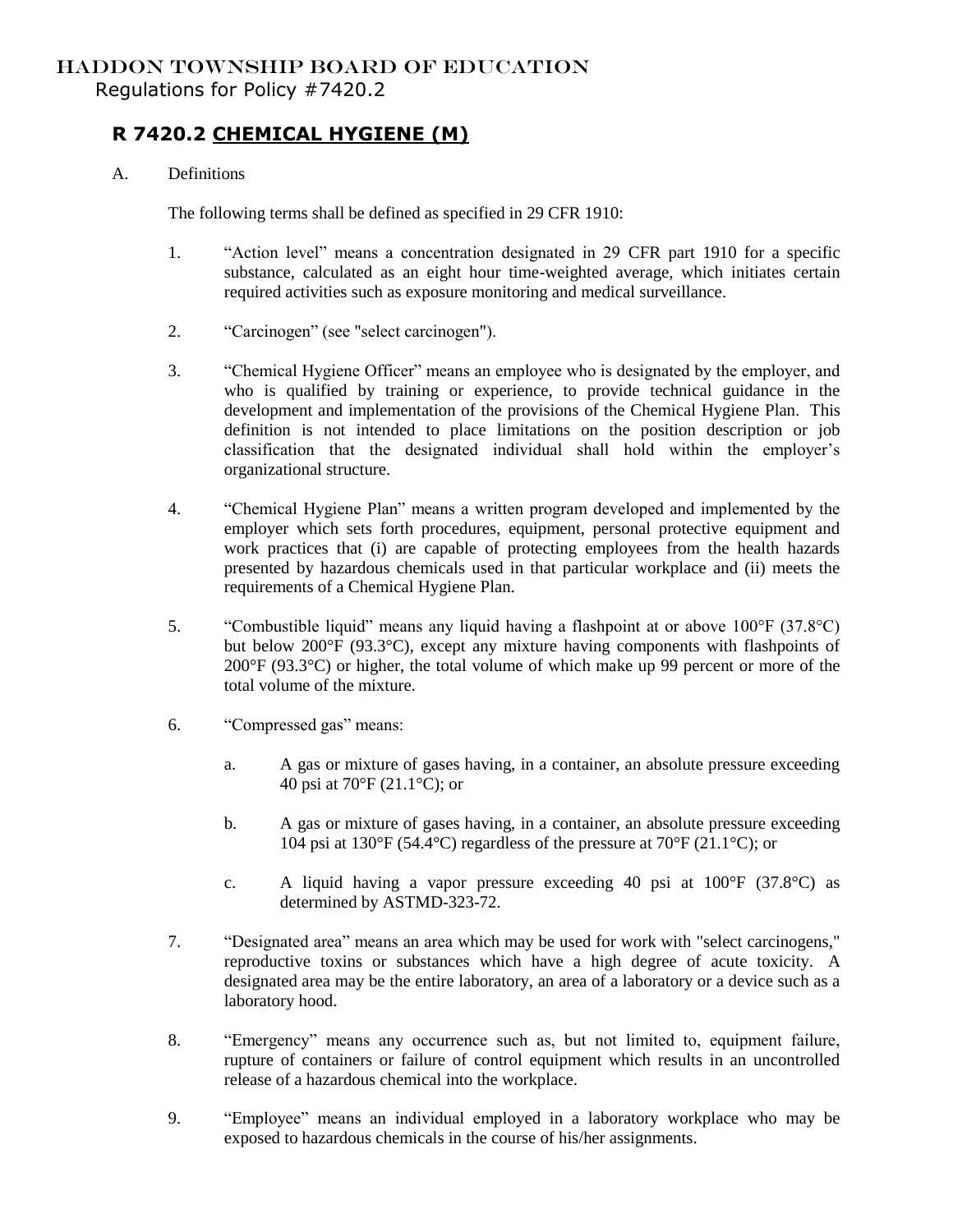- 10. "Explosive" means a chemical that causes a sudden, almost instantaneous release of pressure, gas, and heat when subjected to sudden shock, pressure, or high temperature.
- 11. "Flammable" means a chemical that falls into one of the following categories:
	- a. "Aerosol, flammable" means an aerosol that, when tested by the method described in 16 CFR 1500.45, yields a flame projection exceeding 18 inches at full valve opening, or a flashback (a flame extending back to the valve) at any degree of valve opening:
	- b. "Gas, flammable" means
		- (1) A gas that, at ambient temperature and pressure, forms a flammable mixture with air at a concentration of 13 percent by volume or less; or
		- (2) A gas that, at ambient temperature and pressure, forms a range of flammable mixtures with air wider than 12 percent by volume regardless of the lower limit.
	- c. "Liquid, flammable" means any liquid having a flashpoint below  $100^{\circ}F(37.8^{\circ}C)$ except any mixture having components with flashpoints of 100°F (37.8°C) or higher, the total of which make up 99 percent or more of the total volume of the mixture.
	- d. "Solid, flammable" means a solid, other than a blasting agent or explosive as defined in § 1910.109(a), that is liable to cause fire through friction, absorption of moisture, spontaneous chemical change, or retained heat from manufacturing or processing, or which can be ignited readily and when ignited burns so vigorously and persistently as to create a serious hazard. A chemical shall be considered to be a flammable solid if, when tested by the method described in 16 CFR 1500.44, it ignites and burns with a self-sustained flame at a rate greater than one-tenth of an inch per second along its major axis.
- 12. "Flashpoint" means the minimum temperature at which a liquid gives off a vapor in sufficient concentration to ignite when tested as follows:
	- a. Tagliabue Closed Tester (See American National Standard Method of Test for Flash Point by Tagliabue Closed Tester, Z11.24-1979 (ASTM D 56-79)) for liquids with a viscosity of less than 45 Saybolt Universal Seconds (SUS) at 100°F (37.8°C) that do not contain suspended solids and do not have a tendency to form a surface film under test: or
	- b. Pensky-Martens Closed Tester (see American National Standard Method of Test for Flash Point by Pensky-Martens Closed Tester A11.7-1979 (ASTM D 93-79)) for liquids with a viscosity equal to or greater than 45 SUS at  $100^{\circ}$ F (37.8 $^{\circ}$ C) or that contain suspended solids, or that have a tendency to form a surface film under test; or
	- c. Setaflash Closed Tester (see American National Standard Method of Test for Flash Point by Setaflash Closed Tester (ASTM D 3278-78)).

Organic peroxides, which undergo autoaccelerating thermal decomposition, are excluded from any of the flashpoint determination methods specified above.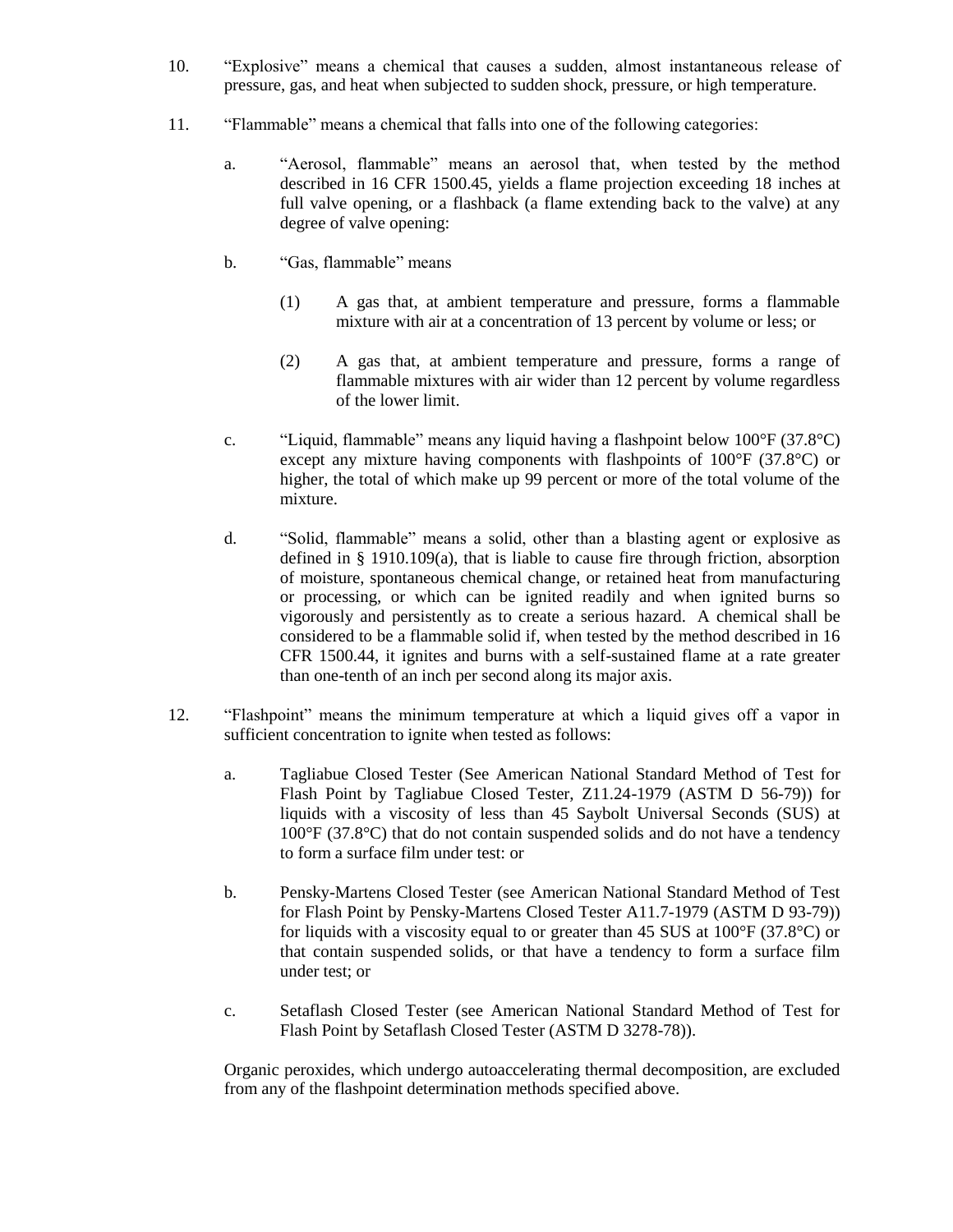13. "Hazardous chemical" means a chemical for which there is statistically significant evidence based on at least one study conducted in accordance with established scientific principles that acute or chronic health effects may occur in exposed employees. The term "health hazard" includes chemicals which are carcinogens, toxic or highly toxic agents, reproductive toxins, irritants, corrosives, sensitizers, hepatotoxins, nephrotoxins, neurotoxins, agents which act on the hematopoietic systems, and agents which damage the lungs, skin, eyes, or mucous membranes.

Appendices A and B of the Hazard Communication Standard (29 CFR 1910.1200) provide further guidance in defining the scope of health hazards and determining whether or not a chemical is to be considered hazardous for purposes of this standard.

- 14. "Laboratory" means a facility where the "laboratory use of hazardous chemicals" occurs. It is a workplace where relatively small quantities of hazardous chemicals are used on a non-production basis.
- 15. "Laboratory scale" means work with substances in which the containers used for reactions, transfers, and other handling of substances are designed to be easily and safely manipulated by one person. "Laboratory scale" excludes those workplaces whose function is to produce commercial quantities of materials.
- 16. "Laboratory-type hood" means a device located in a laboratory, enclosure on five sides with a movable sash or fixed partial enclosed on the remaining side; constructed and maintained to draw air from the laboratory and to prevent or minimize the escape of air contaminants into the laboratory; and allows chemical manipulations to be conducted in the enclosure without insertion of any portion of the employee's body other than hands and arms.

Walk-in hoods with adjustable sashes meet the above definition provided that the sashes are adjusted during use so that the airflow and the exhaust of air contaminants are not compromised and employees do not work inside the enclosure during the release of airborne hazardous chemicals.

- 17. "Laboratory use of hazardous chemicals" means handling or use of such chemicals in which all of the following conditions are met:
	- a. Chemical manipulations are carried out on a "laboratory scale";
	- b. Multiple chemical procedures or chemicals are used;
	- c. The procedures involved are not part of a production process, nor in any way simulate a production process; and
	- d. "Protective laboratory practices and equipment" are available and in common use to minimize the potential for employee exposure to hazardous chemicals.
- 18. "Medical consultation" means a consultation which takes place between an employee and a licensed physician for the purpose of determining what medical examinations or procedures, if any, are appropriate in cases where a significant exposure to a hazardous chemical may have taken place.
- 19. "Organic peroxide" means an organic compound that contains the bivalent -O-Ostructure and which may be considered to be a structural derivative of hydrogen peroxide where one or both of the hydrogen atoms has been replaced by an organic radical.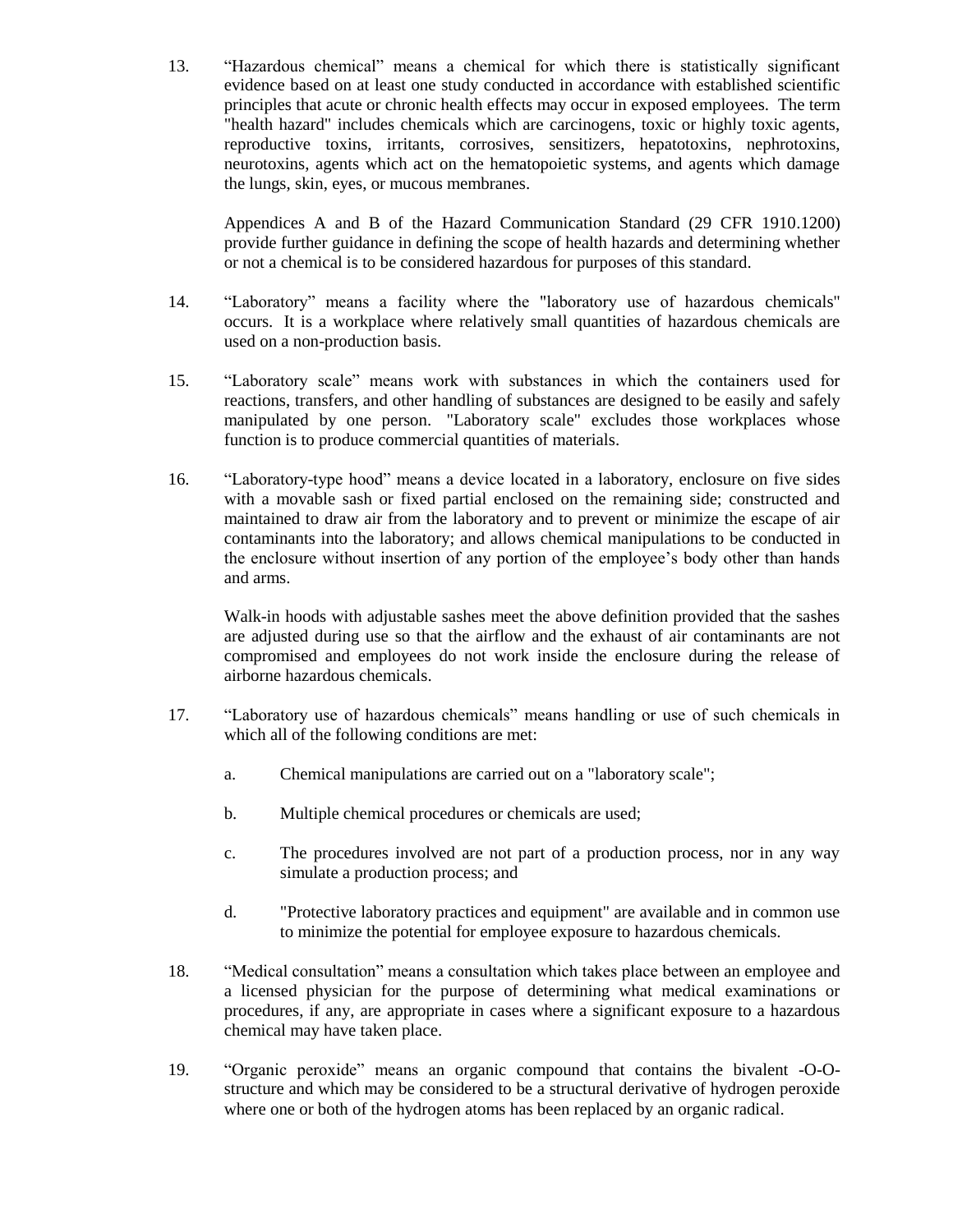- 20. "Oxidizer" means a chemical other than a blasting agent or explosive as defined in § 1910.109(a), that initiates or promotes combustion in other materials, thereby causing fire either of itself or through the release of oxygen or other gases.
- 21. "Physical hazard" means a chemical for which there is scientifically valid evidence that it is a combustible liquid, a compressed gas, explosive, flammable, an organic peroxide, an oxidizer, pyrophoric, unstable (reactive) or water-reactive.
- 22. "Protective laboratory practices and equipment" means those laboratory procedures, practices and equipment accepted by laboratory health and safety experts as effective, or that the employer can show to be effective, in minimizing the potential for employee exposure to hazardous chemicals.
- 23. "Reproductive toxins" means chemicals which affect the reproductive capabilities including chromosomal damage (mutations) and effects on fetuses (teratogenesis).
- 24. "Select carcinogen" means any substance which meets one of the following criteria:
	- a. It is regulated by OSHA as a carcinogen; or
	- b. It is listed under the category, "known to be carcinogens," in the Annual Report on Carcinogens published by the National Toxicology Program (NTP) (latest edition); or
	- c. It is listed under Group 1 ("carcinogenic to humans") by the International Agency for Research on Cancer Monographs (IARC) (latest editions); or
	- d. It is listed in either Group 2A or 2B by IARC or under the category, "reasonably anticipated to be carcinogens" by NTP, and causes statistically significant tumor incidence in experimental animals in accordance with any of the following criteria:
		- (1) After inhalation exposure of 6-7 hours per day, 5 days per week, for a significant portion of a lifetime to dosages of less than 10 mg/m3;
		- (2) After repeated skin application of less than 300 (mg/kg of body weight) per week; or
		- (3) After oral dosages of less than 50 mg/kg of body weight per day.
- 25. "Unstable (reactive)" means a chemical which is in the pure state, or as produced or transported, will vigorously polymerize, decompose, condense, or will become selfreactive under conditions of shocks, pressure or temperature.
- 26. "Water-reactive" means a chemical that reacts with water to release a gas that is either flammable or presents a health hazard.
- B. Employee Exposure

The Board shall provide for initial and periodic monitoring of any employees if there is reason to believe that exposure levels to an OSHA regulated substance will exceed permissible limits as specified in 29 CFR part 1910 subpart Z. Monitoring may only be terminated in accordance with the relevant standard. The Chemical Hygiene Officer will notify in writing affected employees within fifteen working days of the results of monitoring either individually or by posting the results in a location accessible to all employees.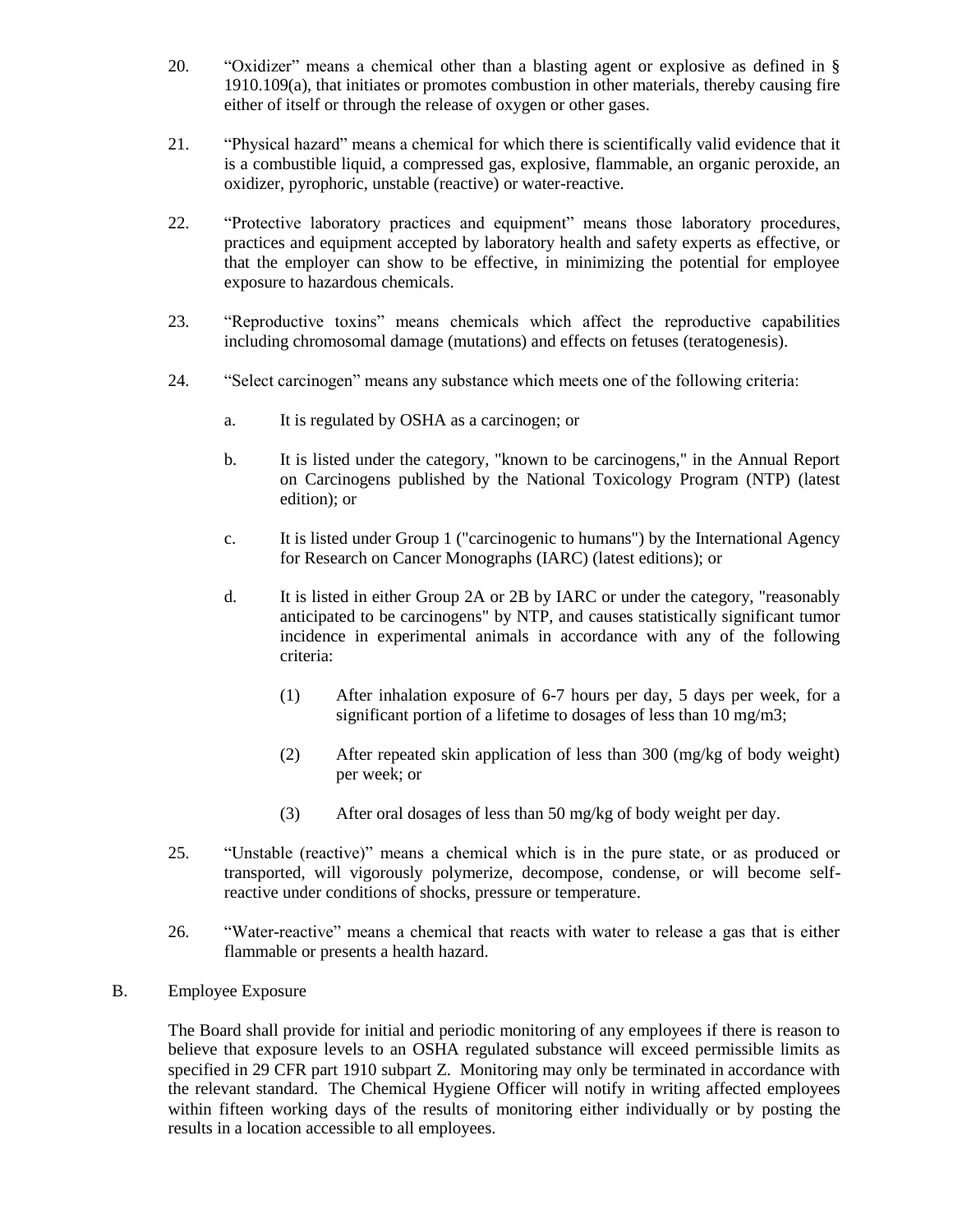## C. Chemical Hygiene Plan

- 1. The Superintendent shall direct the development of a Chemical Hygiene Plan by the Chemical Hygiene Officer which shall include at least the following elements and indicate specific measures the Board will take to ensure employee protection:
	- a. Standard operating procedures relevant to safety and health considerations to be followed when laboratory work involves the use of hazardous chemicals;
	- b. Criteria that the employer will use to determine and implement control measures to reduce employee exposure to hazardous chemicals including engineering controls, the use of personal protective equipment and hygiene practices; particular attention shall be given to the selection of control measures for chemicals that are known to be extremely hazardous;
	- c. A requirement that fume hoods and other protective equipment are functioning properly and specific measures that shall be taken to ensure proper and adequate performance of such equipment;
	- d. Provisions for employees information and training as prescribed by 29 CFR Part 1910;
	- e. The circumstances under which a particular laboratory operation, procedure or activity shall require prior approval from the employer or the employer's designee before implementation;
	- f. Provisions for medical consultation and medical examinations in accordance with 29 CFR Part 1910;
	- g. Designation of personnel responsible for implementation of the Chemical Hygiene Plan including the assignment of a Chemical Hygiene Officer and, if appropriate, establishment of a Chemical Hygiene Committee; and
	- h. Provisions for additional employee protection for work with particularly hazardous substances. These include "select carcinogens", reproductive toxins and substances which have a high degree of acute toxicity. Specific consideration shall be given to the following provisions which shall be included where appropriate:
		- (1) Establishment of a designated area;
		- (2) Use of containment devices such as fume hoods or glove boxes;
		- (3) Procedures for safe removal of contaminated waste; and
		- (4) Decontamination procedures.
- 2. The plan shall be capable of protecting employees from health hazards associated with hazardous chemicals in laboratories and keeping exposure below specified limits.
- D. Employee Information and Training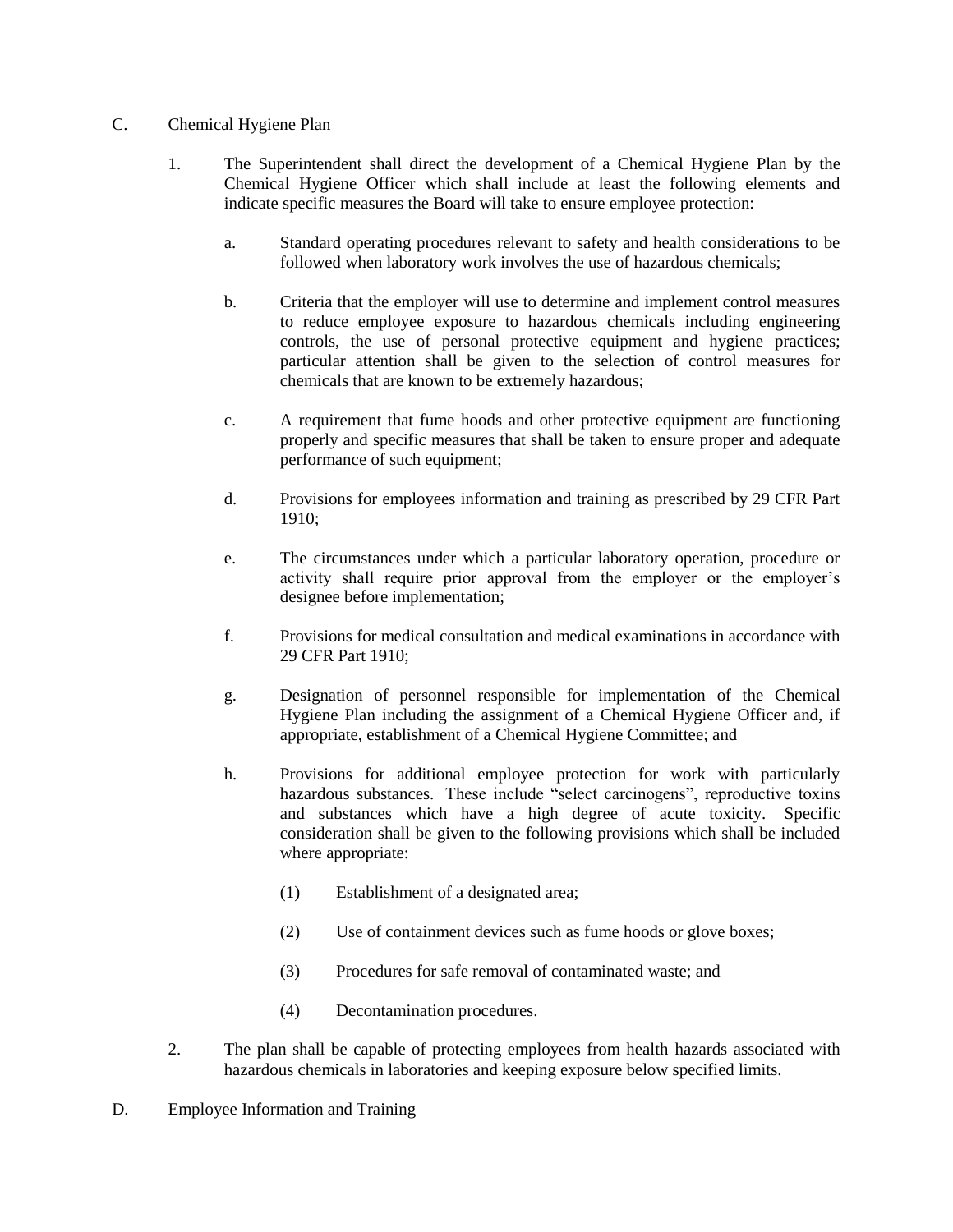The Chemical Hygiene Officer shall provide employees with information and training to ensure that they are apprised of the hazards of chemicals present in their work area. The information shall be provided at the time of the employee's initial assignment to the work area and whenever new exposure situations arise. Refresher information shall be provided as the situation with regard to hazardous chemicals changes. Employees shall be informed of (1) the contents of federal standards relating to hazardous chemicals; (2) the location and availability of the chemical hygiene plan; (3) the permissible exposure limits as established by OSHA; (4) signs and symptoms associated with exposure to hazardous chemicals used in the laboratory and (5) the location and availability of known references on the hazards, safe handling, storage and disposal of hazardous chemicals.

Employee training shall include (1) methods and observations used to detect the presence or release of hazardous chemicals; (2) the physical and health hazards of chemicals in the work area; (3) the measures employees can use to protect themselves, including specific procedures the Board has implemented to protect employees; (4) training on the applicable details of the Board's Chemical Hygiene Plan.

E. Medical Consultation

The Board will provide all employees who work with hazardous chemicals an opportunity to receive medical attention, including follow-up examinations the physician deems necessary under the following circumstances:

- 1. Whenever an employee develops signs or symptoms associated with a hazardous chemical to which the employee may have been exposed in the laboratory, the employee shall be provided an opportunity to receive an appropriate medical examination.
- 2. Where exposure monitoring reveals an exposure level routinely above the action level (or in the absence of an action level, the PEL) for an OSHA regulated substance for which there are exposure monitoring and medical surveillance requirements, medical surveillance shall be established for the affected employee as prescribed by the particular standard.
- 3. Whenever an event takes place in the work area such as a spill, leak, explosion or other occurrence resulting in the likelihood of a hazardous exposure, the affected employee shall be provided an opportunity for a medical consultation. Such consultation shall be for the purpose of determining the need for a medical examination.
- F. Information Provided to the Physician

The employer shall provide the following information to the physician:

- 1. The identity of the hazardous chemicals(s) to which the employee may have been exposed;
- 2. A description of the conditions under which the exposure occurred including quantitative exposure data, if available; and
- 3. A description of the signs and symptoms of exposure that the employee is experiencing, if any.
- G. Physician's Written Opinion Shall Include:
	- 1. Any recommendation for further medical follow-up;
	- 2. The results of the medical examination and any associated tests;